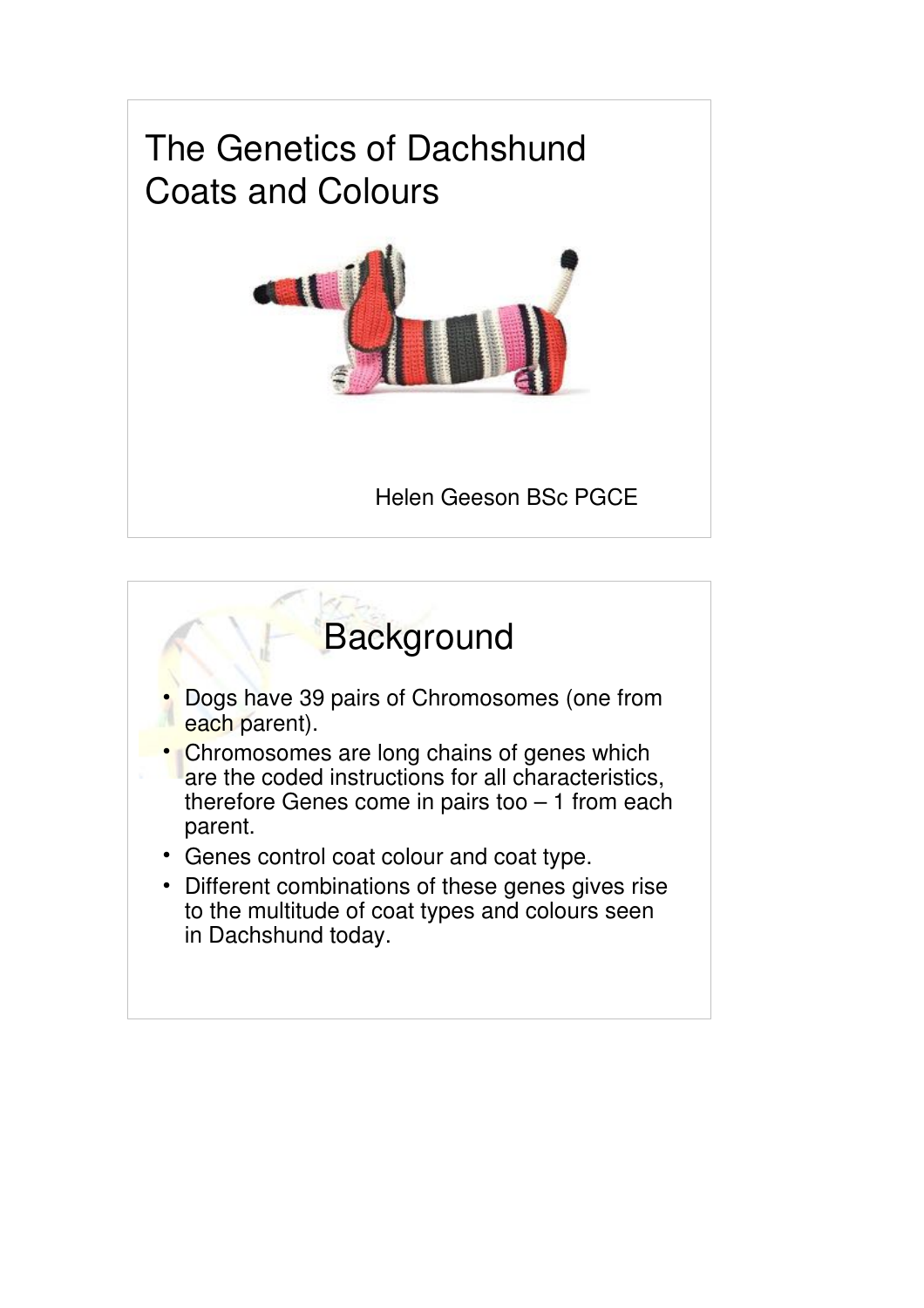## Coat Type in Dachshunds



- 3 coat types Wire, Smooth and Long.
- Dogs in the UK normally have 2 copies of their own coat type gene (WW, SS or LL) because we do not as a rule currently perform crosscoat matings. However these were allowed until 1977 and there are still wires and smooths that "carry" the genes for different coat types.
- Imported dogs from countries where cross coat matings are more common may have combinations of the coat type genes.
- Wire is dominant to all other coat types, if a dog has even just one W gene it will be a Wire, if it has one of the other coat type genes it can pass that gene on to its progeny and produce "recessive Smooths" or "recessive Longs".
- Smooth is dominant to Longs, if a dog has one S and one L gene it will be a Smooth, but it carries the Long gene and therefore can pass it on to its progeny and produce "recessive Longs".
- Long is recessive to both Wire and Smooth, therefore if the dog has a Longhaired Coat it has to have 2 copies of the Long Haired gene (LL); two Longhaired parents can only produce Longhaired puppies.



### **Recessives**

If a recessive Smooth or Long is produced in a litter it will only have the coat type genes for that coat type.

**Example** – 2 Wirehaired parents produce a Smooth haired puppy Both parents must have one Wire gene and one Smooth gene (WS and WS) When the sperm are produced each one either gets a W gene or a S gene When the eggs are produced each one either gets a W gene or a S gene At fertilisation one sperm and one egg join together, if a sperm with the S gene and an egg with the S gene join together then the puppy will be a Smooth haired.

There is a 25% chance of each puppy being Smooth haired

| Genes in | Sperm | Sperm |
|----------|-------|-------|
| gametes  | w     | S     |
| Egg<br>W | ww    | WS    |
| Egg<br>Ś | WS    | SS    |

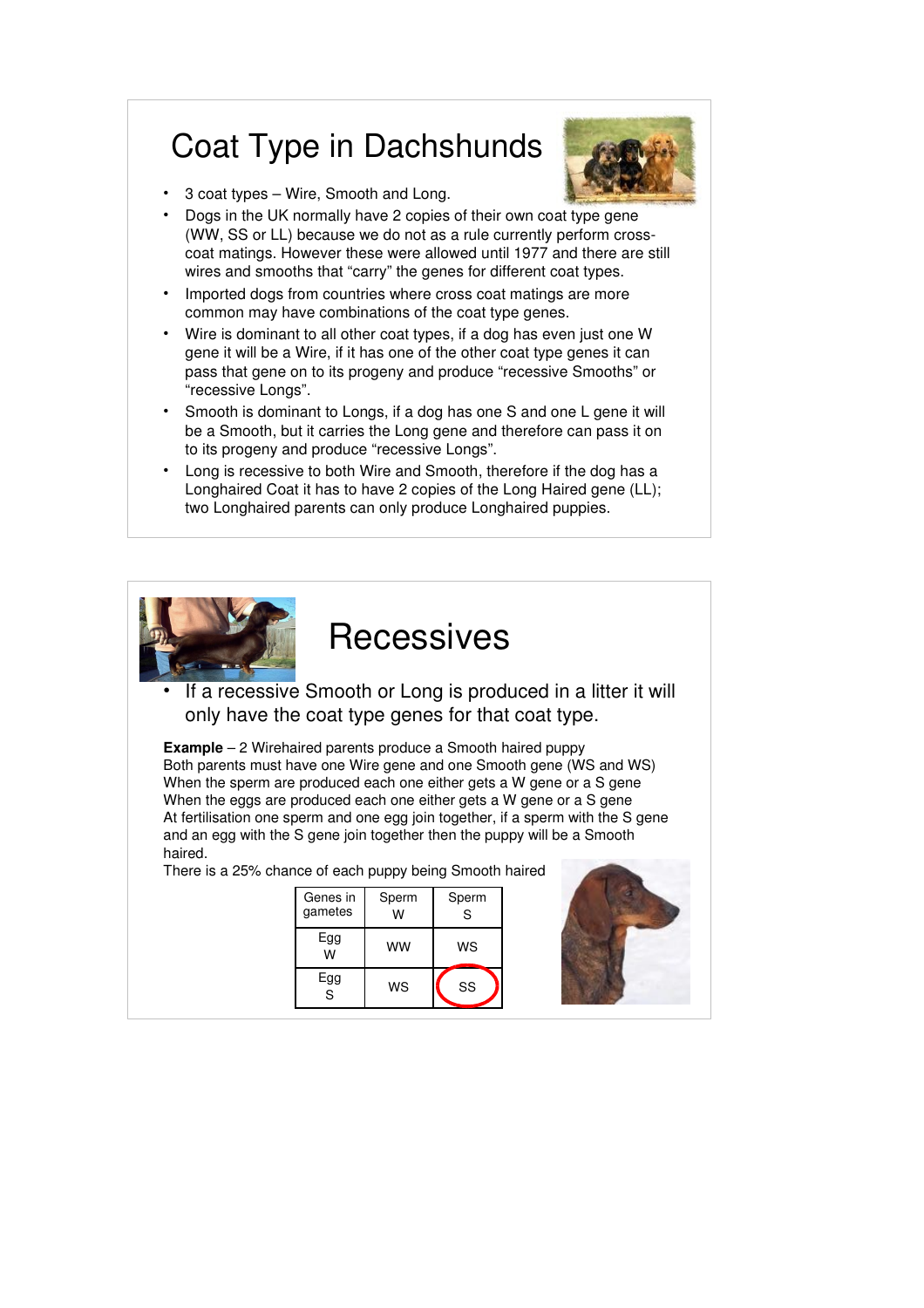# Coat Colour

- Colour genetics in Dachshunds is very complicated due to the huge variety of colours/patterns that exist and the large number of genes responsible for it.
- Understanding how these colours/patterns interact can help predict the colour of puppies and also can help to avoid certain problems that are linked to particular colours.
- Knowing what colours are behind your own dogs is vitally important so that certain undesirable colours/patterns/health problems are avoided.
- The following information mainly refers to the colour genes present in Smooths and Longs. Wires and Mini Wires do have some of these genes but, as most are wild boar (sable) in colour, only the relevant bits of the next slides should be applied.

### Colour vs Pattern **Colour** refers to the basic coat colour – Red – Cream – Black and Tan – Black and Cream – Chocolate and Tan – Chocolate and Cream **All Dachshunds are one of these 6 basic coat colours Pattern** refers to Dapple/Brindle/Sable or Piebald • All of these patterns can affect any of the basic colours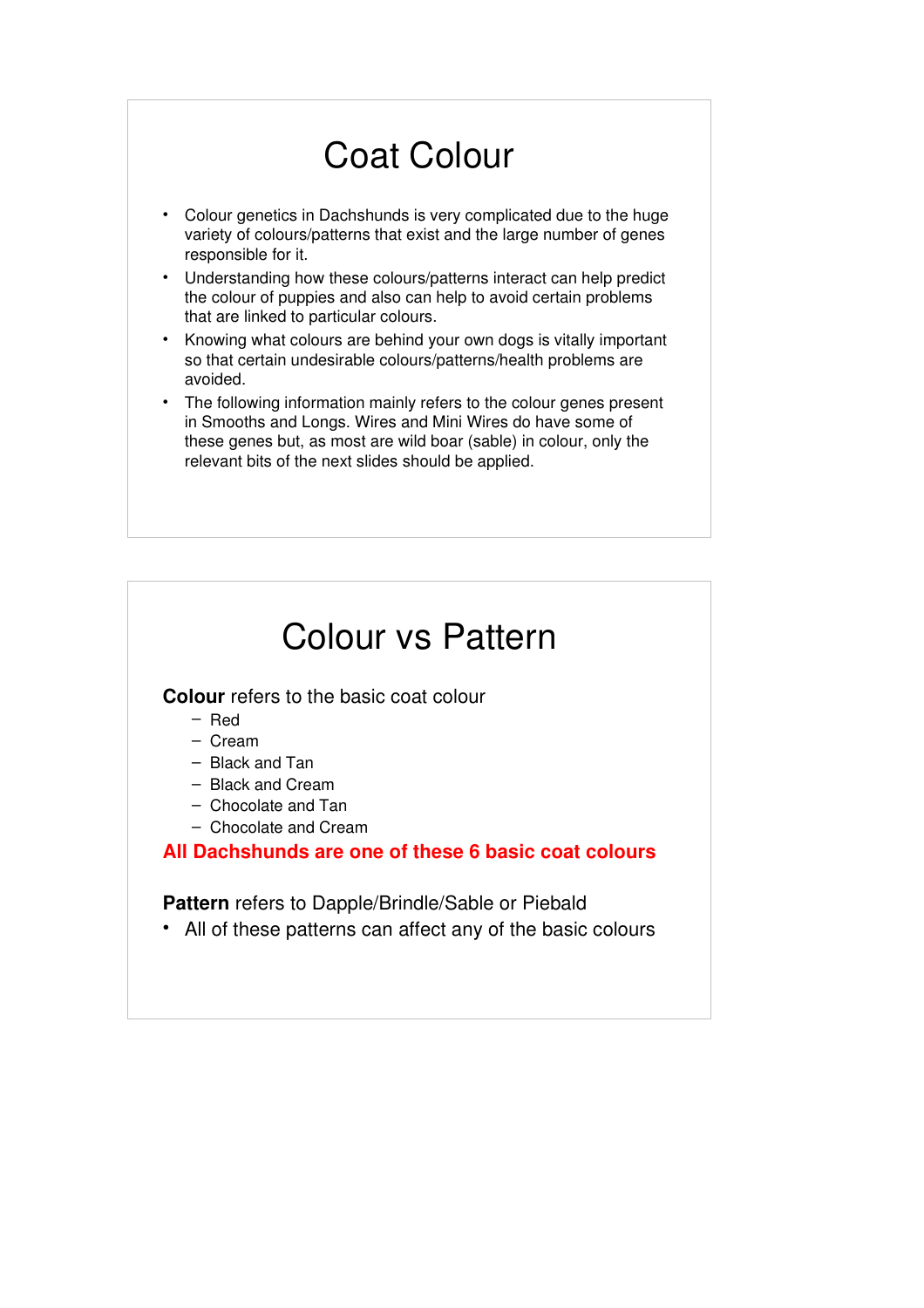# Dilutes and Solids

**Dilutes** – Dachshunds can also have a dilution gene which alters Black to Blue and Chocolate to Isabella – more about dilutes later.

**Solids** – As far as I understand, there are no solid colour Dachshunds in the UK (solid black or solid chocolate), all UK Dachshunds have tan/cream points. Even Red and Cream Dachshunds have tan/cream points, you just can't see them as the points are the same colour as the body coat.

Solids do exist in some countries (mainly America) but there is conflicting information about their true origins.

### Dominant and Recessive Colours

Dachshunds have at least 7 different pairs of genes that control coat colour; there may be more as yet unidentified genes that also have an effect on the colour and/or pattern seen.

In Scientific literature genes are identified by letters (dominant genes by a capital letter, recessive genes by a small letter).

Genes can exist in more than one form, called Alleles, and depending on which alleles your dog inherits from its parents will depend on the colour it is.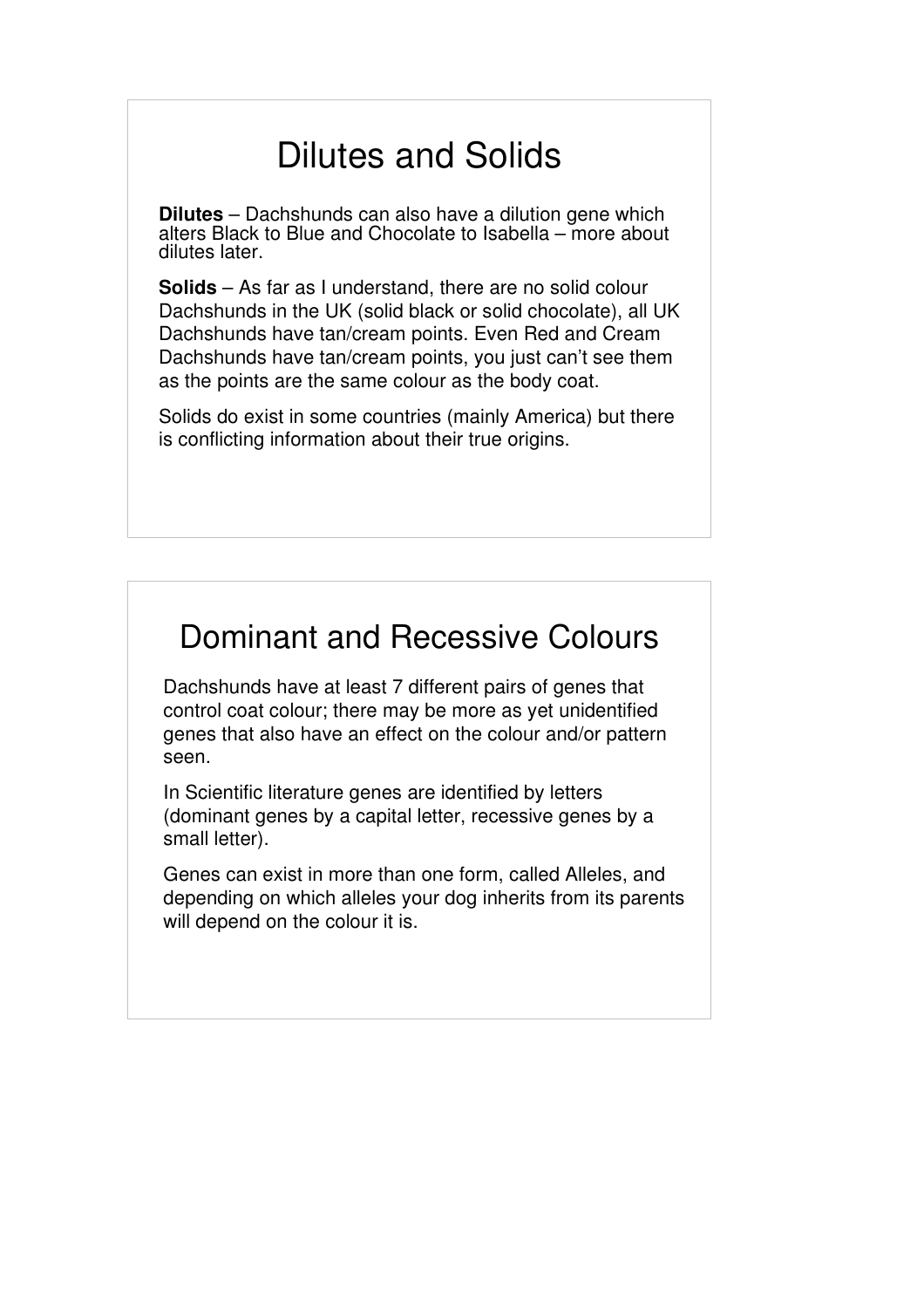

Black and Chocolate are controlled by one pair of genes, this pair of genes is recessive to Red and therefore if both parents are Black and Tan or Chocolate and Tan then they cannot produce a red puppy UNLESS both parents have the "e red gene".

#### **Black and Tan dogs are BB**

#### **Black and Tan dogs carrying chocolate are Bb**

#### **Chocolate and Tan dogs are bb**

Examples:

One parent BB

#### One parent Bb

| Both parents BB     |            |            |  |  |  |
|---------------------|------------|------------|--|--|--|
| Genes in<br>Gametes | Sperm<br>R | Sperm<br>B |  |  |  |
| Egg<br>B            | BB         | BB         |  |  |  |
| Egg                 | ВB         | ВB         |  |  |  |

100% BB – All Black & Tan

| <b>ONG NATCHL DD</b> |            |            |  |
|----------------------|------------|------------|--|
| Genes in<br>Gametes  | Sperm<br>R | Sperm<br>b |  |
| Egg<br>B             | BB         | Bb         |  |
| Egg<br>R             | BB         | Bb         |  |
|                      |            |            |  |

50% BB, 50% Bb

| Both parents Bb     |            |                         |  |  |
|---------------------|------------|-------------------------|--|--|
| Genes in<br>Gametes | Sperm<br>B | Sperm<br>$\overline{b}$ |  |  |
| Egg<br>R            | <b>BB</b>  | <b>Bb</b>               |  |  |
|                     |            | . .                     |  |  |

b Bb bb 25% BB, 50% Bb, 25% bb







Red is a dominant colour. If a Dachshund has even one copy of the Red gene it will be Red no matter what other genes it has; the exception to this is if the dog also has 2 copies of the cream gene in which case it will be cream.

In Scientific literature the red gene seen in Dachshunds is given the letters  $A^{y}$ 

Dachshunds that have inherited two copies of this gene  $(A^yA^y)$  are dominant or homozygous red – they can only produce red puppies no matter what they are bred to (they can of course also have one or more of the pattern genes).

Dachshunds that have one copy of the  $A<sup>y</sup>$  gene will be red but will be able to produce puppies of different colours (depending on the other genes they also have). Normally these Dachshund possess the  $A^yA^t$  combination.

Two copies of the A<sup>t</sup> version of this gene (A<sup>t</sup>A<sup>t</sup>) will result in dogs with tan points (Black & Tan or Chocolate and Tan).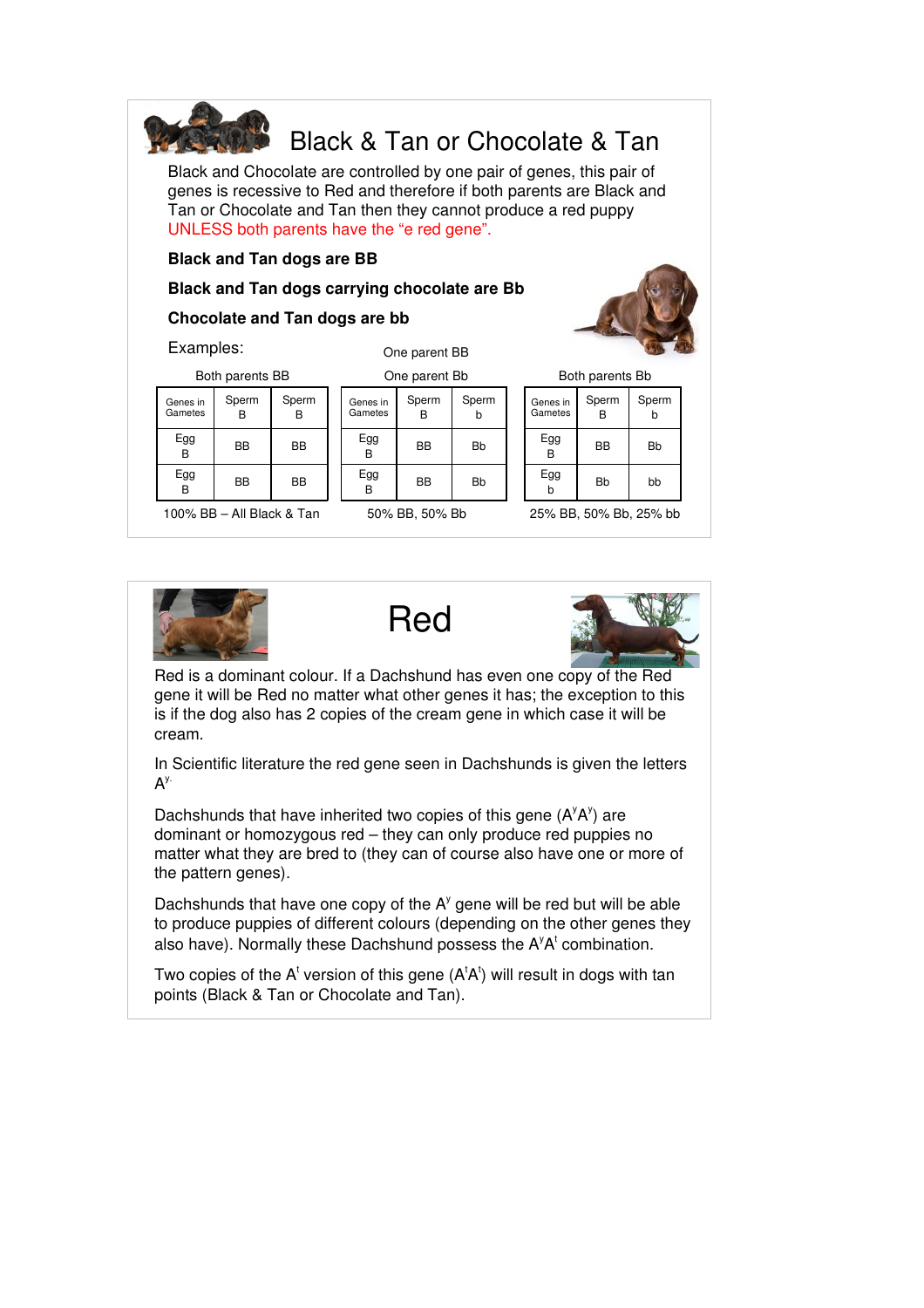# A bit about pigment

Nose and nail pigment is affected by the coat colour genes, specifically the genes responsible for Black and Chocolate. All Dachshunds have these genes even if they are dominant red, it's just that they are not expressed.

- •If a dog has the BB combination of genes it will have Black pigment
- •If a dog has the Bb combination of genes it will have Black pigment
- •If a dog has the bb combination of genes it will have brown/liver pigment

Therefore Red dogs that also have the bb combination will be reds with brown noses and nails, this goes against what our breed standard calls for and is the main reason it is not recommended to breed reds to chocolates or to known chocolate carriers.

There are also other factors which affect pigmentation particularly of the nose. including dietary deficiencies, seasonal changes and some immune disorders such as Vitiligo.





- There is evidence that there is another form of Red present in Dachshunds (so far only seen in Mini Longs in the UK).
- Most Dachshunds have the EE version of this gene or occasionally  $E^mE^m$ (which produces a black mask/black markings on tan points), this has no effect on the A<sup>y</sup>A'/A'A'/A<sup>t</sup>A<sup>t</sup> gene or on the BB/Bb/bb gene.
- Occasionally though Dachshunds have the "ee" version of this gene (this may have been present in the breed since its inception or may have been caused by a mutation more recently).
- This version of the gene masks all other colours and produces a red dog devoid of all black hairs (including whiskers), although they will have black noses and nails (unless they have the bb alleles in which case they will have brown noses and nails).
- This gene can result in producing red puppies from 2 Black and Tan parents. If a red puppy does have 2 Black and Tan parents (or 2 Chocolate and Tan parents, or one of each) then it **MUST** be an "ee red".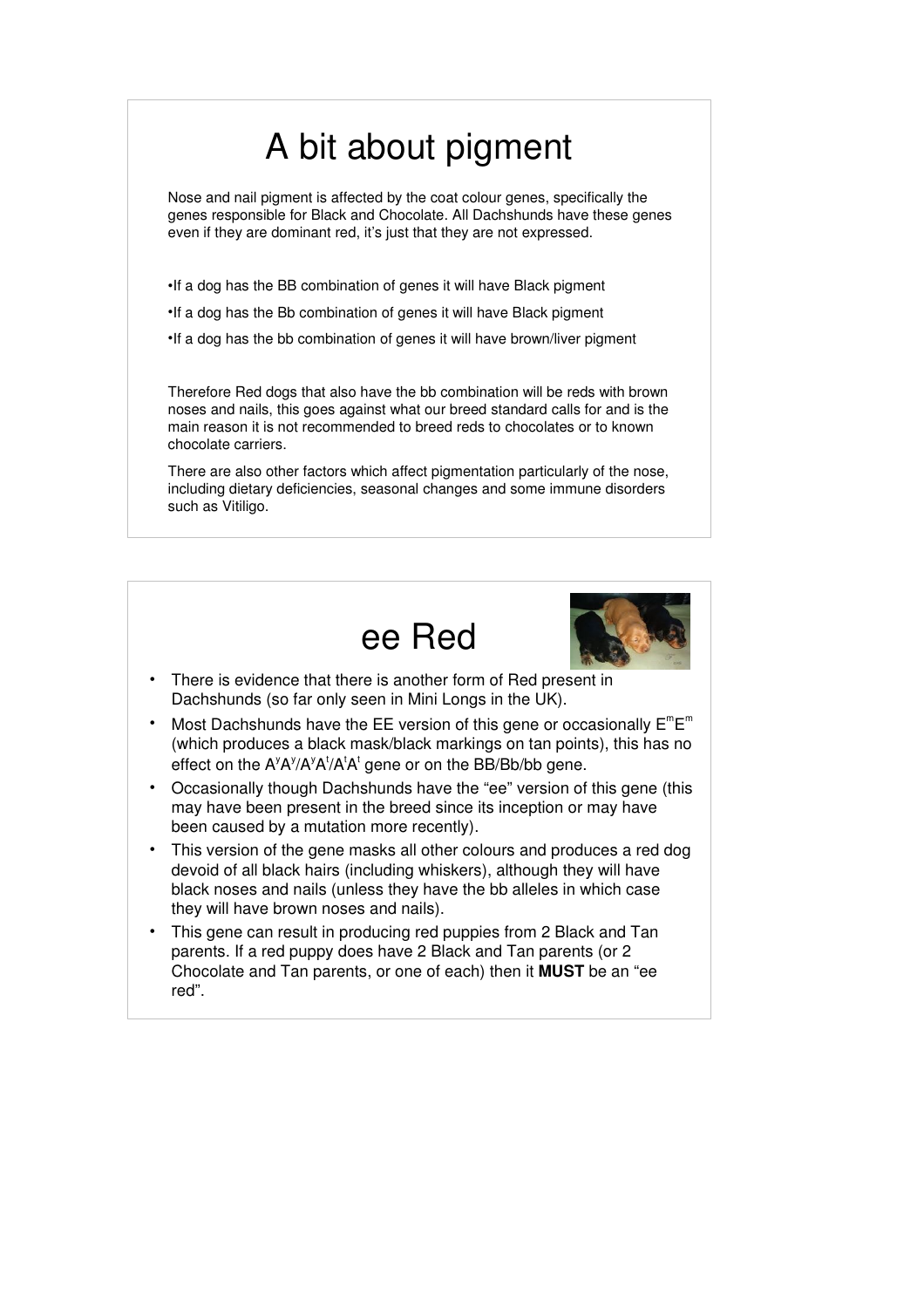

### Cream

Cream is a recessive gene, therefore dogs must inherit one copy of the relevant allele from each parent. All colours of dog can "carry" one copy of the cream allele without showing that colour.

Most Dachshunds are  $C^{ch}C^{ch}$ , i.e. they are not cream and do not carry cream.

The Cream colour is mainly seen in Mini Longs (although the fawn colour in Mini Smooths may be caused by the same gene).

If a dog is solid cream then its base colour is red  $(A^yA^y, A^yA^t)$  but it also has 2 copies of the c<sup>ch</sup> gene (c<sup>ch</sup>c<sup>ch</sup>). This gene changes the red coat colour to cream by diluting the pigment.

If a dog is Black and Cream then its base colour is black and tan (A'A'BB or  $A$ <sup>t</sup> $A$ <sup>t</sup> $B$ b) but it also has 2 copies of the c<sup>ch</sup> gene (c<sup>ch</sup>c<sup>ch</sup>).

If a dog is Chocolate and Cream then its base colour is Chocolate and Tan (AtAtbb) and it also has 2 copies of the c<sup>ch</sup> gene (c<sup>ch</sup>c<sup>ch</sup>) – interestingly this is the only colour that without genetic testing you can be almost absolutely certain of its genetic make-up as its colour consists entirely of recessive genes!





Dapple is a pattern caused by the Merle gene (it is the same gene that causes Merle Collies and Harlequin Great Danes). It is given the letter M in Scientific research.

The dapple gene causes a patchy dilution of the coat colour, it can affect any base colour although in reds and creams this may not be visible in adult dogs. It can also affect eve pigmentation resulting in blue or "wall" eves.

Dapple is a dominant gene (M), therefore to produce a dapple one parent **MUST** be a dapple.

Non dapples have the gene combination "mm".

If a dog has the "Mm" combination it will be dappled, if it has the "MM" combination it is known as a double dapple and health problems are associated with this combination – namely deafness, reduced eye size or lack of eyes.

Although in Dachshunds we tend to refer to them as Silver Dapples and Chocolate Dapples, to be technically correct the whole base colour should be used i.e. Black and Tan Dapple, Chocolate and Tan Dapple, Black and Cream Dapple etc. as all base colours can also be dappled.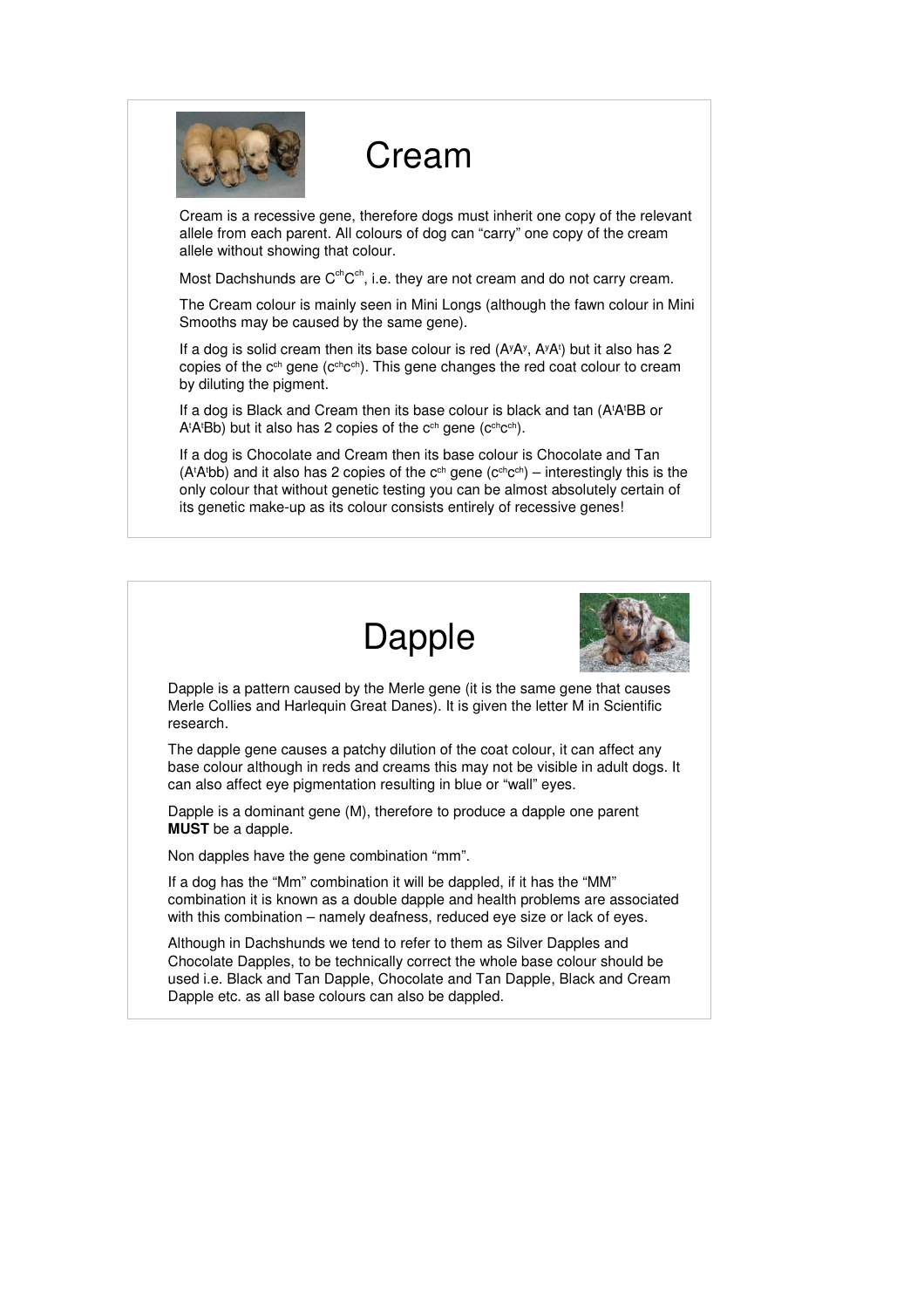## Problems with Dapples

Two dapples should never be bred together as there is a risk of producing Double Dappled offspring (25% chance for each puppy in a litter). Double Dapples very often have hearing/sight problems.

Dapples should only be bred to Reds or Creams with caution, a red dapple/cream dapple is very difficult to distinguish from a shaded red/cream and therefore may inadvertently be bred to another dapple in the future and produce double dapple puppies.

If the Red happens to be an "ee red" then the "ee" genes mask the dappling pattern so the dog may actually be what is known as a Phantom/Cryptic Merle which can produce dapples in subsequent generations; this is another reason why Dapples should not be bred to Reds.









Brindle is another pattern caused by a Dominant gene, one parent must be Brindle to produce a brindle. This brindle is sometimes called "Tiger Stripped" Brindle" and is not the same as Brindle commonly used to describe Wires. Although Wires can have this form of Brindle as well!!

Brindle in Dachshunds is caused by the K<sup>br</sup> gene, just one copy of it is enough to produce the characteristic brindle striping on any tan/red/cream parts of the dog. The pattern cannot be seen on the black areas of a black and tan/black and cream as the stripes are indistinguishable from the black base colour.

If the dog is Chocolate and Tan/Chocolate and Cream or Red carrying chocolate (A<sup>y</sup>A<sup>y</sup>bb) then the stripes will be chocolate/liver coloured rather than black.

Unlike dapple there is no known health and welfare issues with dogs which have 2 copies of this gene. A dog that has 2 copies (KbrKbr) will always produce brindle puppies.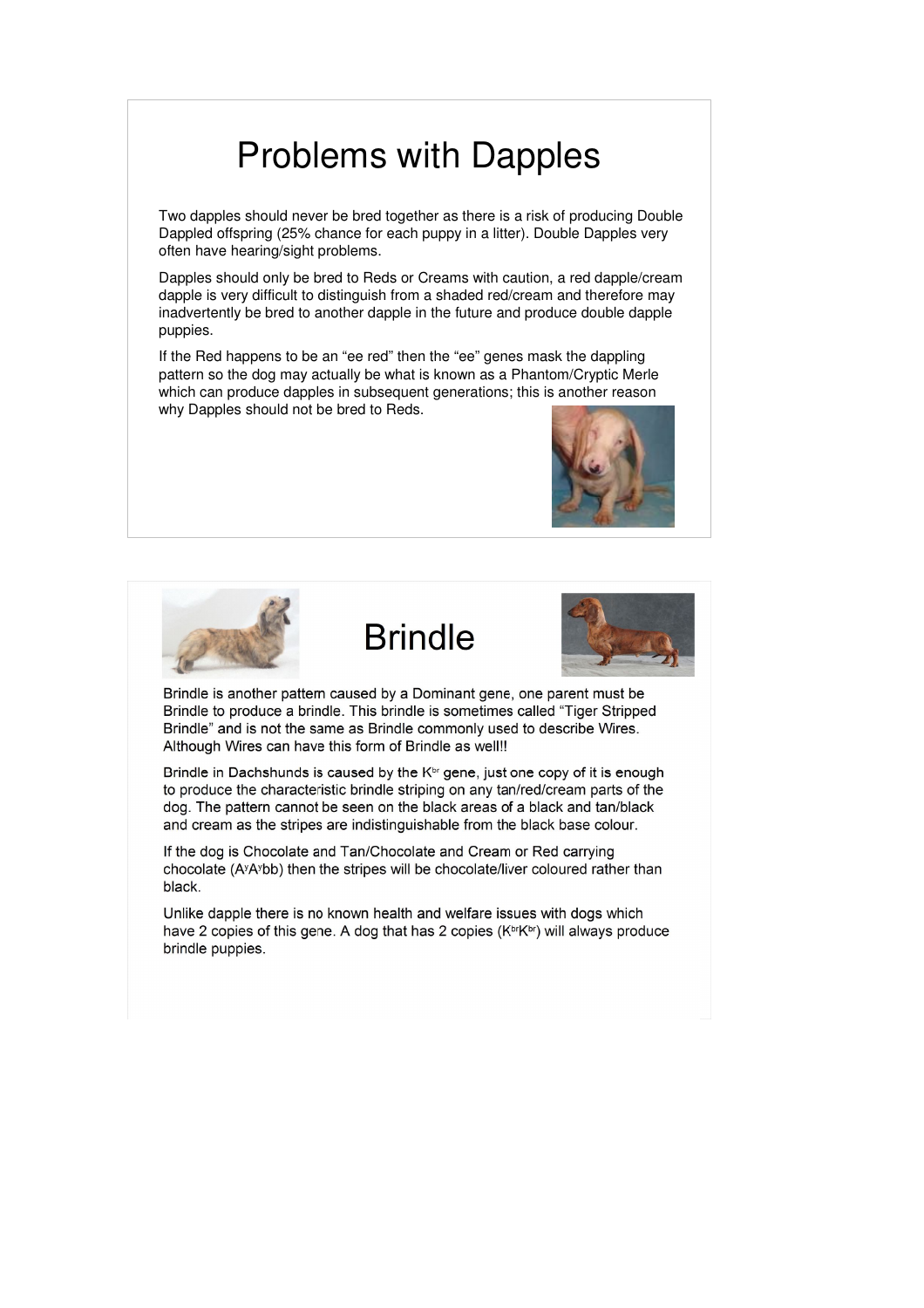





Sable is a pattern seldom seen in Smooth and Longhaired Dachshunds, however it is the predominant colour of Wirehaired Dachshunds where it is known as Wild Boar (commonly called Brindle in the UK) it is caused by a dominant gene, therefore dogs only need one copy of the Sable gene to be a sable. To breed a sable one parent must be a sable/wild boar. Most recessive smooths bred from 2 Wirehaired parents will be Sable/Wild Boar in colour.

A true sable has a two (or more)-tone hair colour with the dog's base colour being closest to the skin and a darker (usually black) tip to each hair. In fully coated Longhaireds, sables look Black and Tan from a distance but have large amounts of tan on the face and if you lift the coat up there will be red/cream at the base of every hair. A characteristic Widow's peak on the head is also often present. Sables should not be confused with a heavily shaded red and many dark shaded reds are wrongly labelled as sables.

In Smooths, the Wild Boar colour looks like an extreme shaded red but is noticeably different when the two are compared side by side.







Piebald is so far rarely seen in the UK and is not an acceptable colour according to our breed standard which clearly states that no white is permissible. However as some people have recently imported Piebalds from America, the genetics are included.

There are no known health and welfare problems associated with Piebalds although there is evidence in Dachshunds and other breeds that those with completely white heads and ears may have a higher incidence of deafness. There is some evidence to suggest that the pattern has existed in Dachshunds since their inception.

Piebald is thought to be caused by the  $s<sup>p</sup>$  gene, it is a recessive gene and therefore Piebalds must have inherited one copy of the gene from each parent. The Piebald gene can affect any of the base colours and other patterns can also be present on Piebald dogs. (It is possible to have a chocolate and cream dapple brindle piebald!!)

Some Piebalds have what is known as Spotting or Ticking which is similar to the Roan or Belton seen in Cocker Spaniels and Setters, it is thought to be caused by a separate gene (possibly TT or Tt).